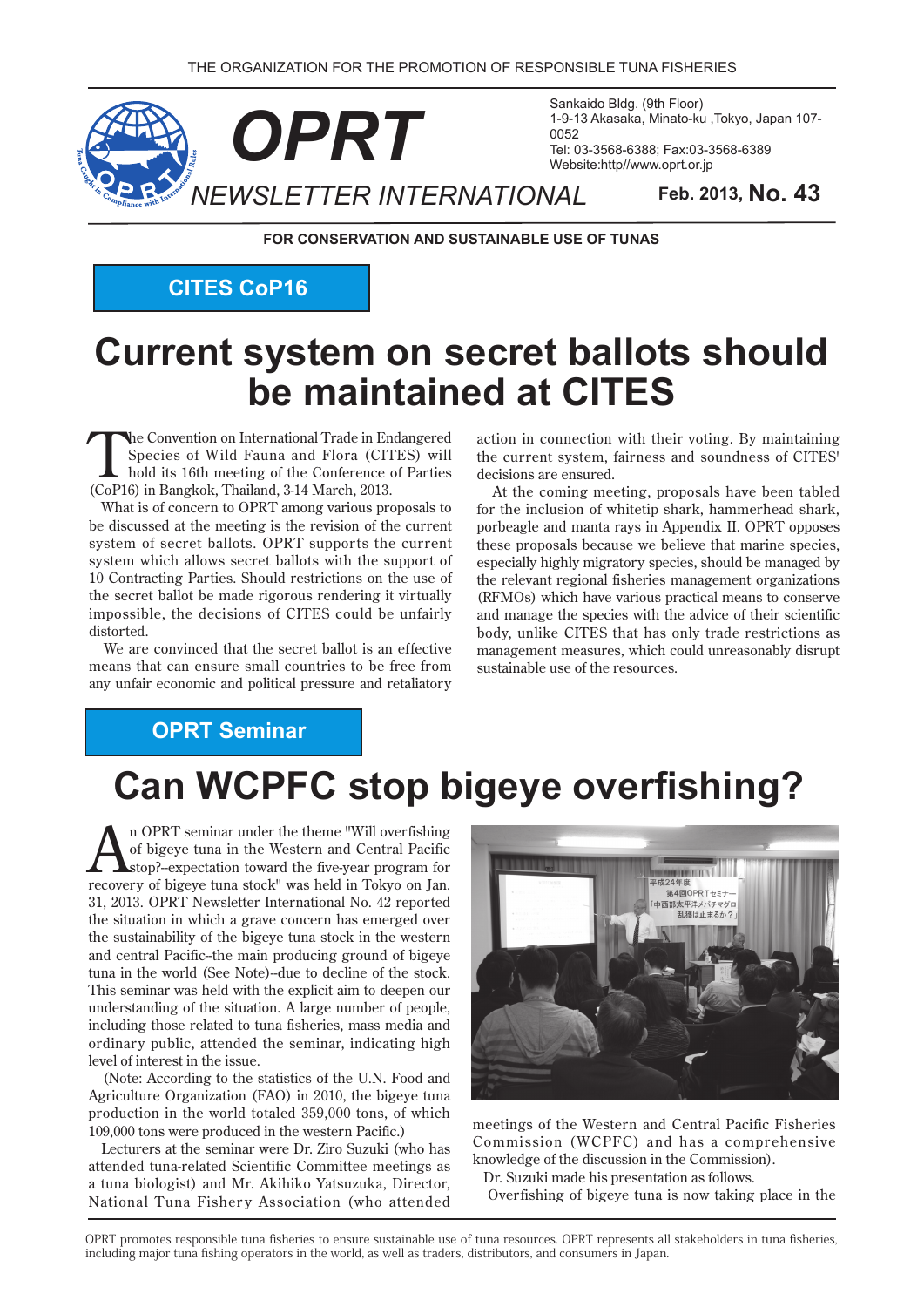western and central Pacific. The WCPFC decided on measures to reduce the fishing mortality of bigeye to the 2001-2004 level. While efforts to reduce the mortality have been observed in longline fishing, the effort by purse-seine fishery has not been curtailed, but rather exceeded the target reduction level by as large as 46%. As a result, the bigeye catch by purse-seine fishing vessels reached an all-<br>time high level of 77,095 tons in 2011.

The WCPFC also set a three-month period banning the use of Fish Aggregating Devices (FADs)--devices that catch small-size bigeye and yellowfin tunas incidentally. But the number of sets of FADs outside the banned period increased in 2011, also registering the record number of sets in  $2011$ .

Thus, Dr. Suzuki made his comments based on the data made available at related meetings, and pointed out the fact that management measures are not working for purse-<br>seine and FADs.

Further, he reported that the Scientific Committee recommended to the WCPFC to curtail excessive fishing capacity, including tightening of regulations on FADs .operation

Mr. Yatsuzuka pointed out that purse-seine bigeye catch exceeded the longline catch of  $67,599$  tons in  $2011$ for the first time in the past decade. When comparing by converting the catch volume into the number of fish. it follows that 96% of overall number of bigeye catch is taken by purse-seine fishing vessels, making it certain that their impact on the stock is enormous. On top of that, the number of purse-seine fishing vessels continued to increase to 283 as of 2011, and their excessive fishing capacity is posing a further serious threat.

By saying this, Yatsuzuka explained in detail the background in which the management measures to stop overfishing of bigeye tuna adopted by the WCPFC have been rendered virtually ineffective.

Further, he pointed out that cooperation by all the countries concerned with no exception is essential for the effective conservation and management of tuna resources, because of the highly migratory nature of tuna species. But the introduction of conservation and management measures with no exception at the WCPFC is difficult because there are many developing island countries in the region, to whom the WCPFC endorses special consideration for their requirements to develop their tuna fisheries. Although Yatsuzuka respects such endorsement for the developing countries, the outlook for the recovery



of bigeye stock is quite bleak, he added.

A seminar participant commented that dialogue among countries concerned should be advanced more vigorously to find solution to the issue.

Yatsuzuka responded that the WCPFC should be the forum for such efforts. But as long as he has observed the commission by attending its meetings, it appears that constructive dialogue is fairly difficult at present.

The WCPFC is expected to develop before the end of this year the multi-year management program, which purports to eliminate overfishing of bigeye in five years from 2013. There is no path toward solution of the issue, other than hoping that effective program is developed and .implemented

#### **Dr. Miyake's Tuna Chat**

#### **Who has to provide evidence?**

#### **Dr. Makoto Miyake Visiting Researcher at the National Research Institute of Far Seas Fisheries**

**W** the scene is actually filled with different tones<br>of grey. We can not have it just in pure black<br>and white Similarly there are aften 'great' areas of debate the scene is actually filled with different tones of grey. We can not have it just in pure black and white. Similarly, there are often 'grey' areas of debate in matters relating to adopting a fishery management measures. In the court of justice in most developed states,

the prosecuted is considered to be innocent, until the prosecutor proves that he is guilty with convincing evidences. The responsibility of providing evidence is on the prosecutor. On the other hand, there is other type of principle in which the prosecuted is considered guilty, until he proves himself innocent. (Criminal Procedure in Napoleon Code).

Very often, we face a similar

situation to such criminal procedures, where we have to make a clear judgment and decision. When it comes to the risk management, the Napoleon code tends to be applied. i.e. until safety is confirmed, they should be considered as dangerous. Then, does 100% safety need to be confirmed, or is  $80\%$  or 60% acceptable? The problem is where the line can be drawn for making such decisions.

Since the principle of precautionary approach has been adopted in fishery management, the decision-making process is often very controversial, as the interpretation of this approach differs among people. I have had several experiences relating to this subject, and I can not forget the extreme case I had in one RFMO Scientific Committee. a few years ago.

At the floor, all of a sudden, it was proposed that all longliners must take seabirds mitigation measures in an entire Ocean. It was common knowledge that the interaction between tuna longline fishing and seabirds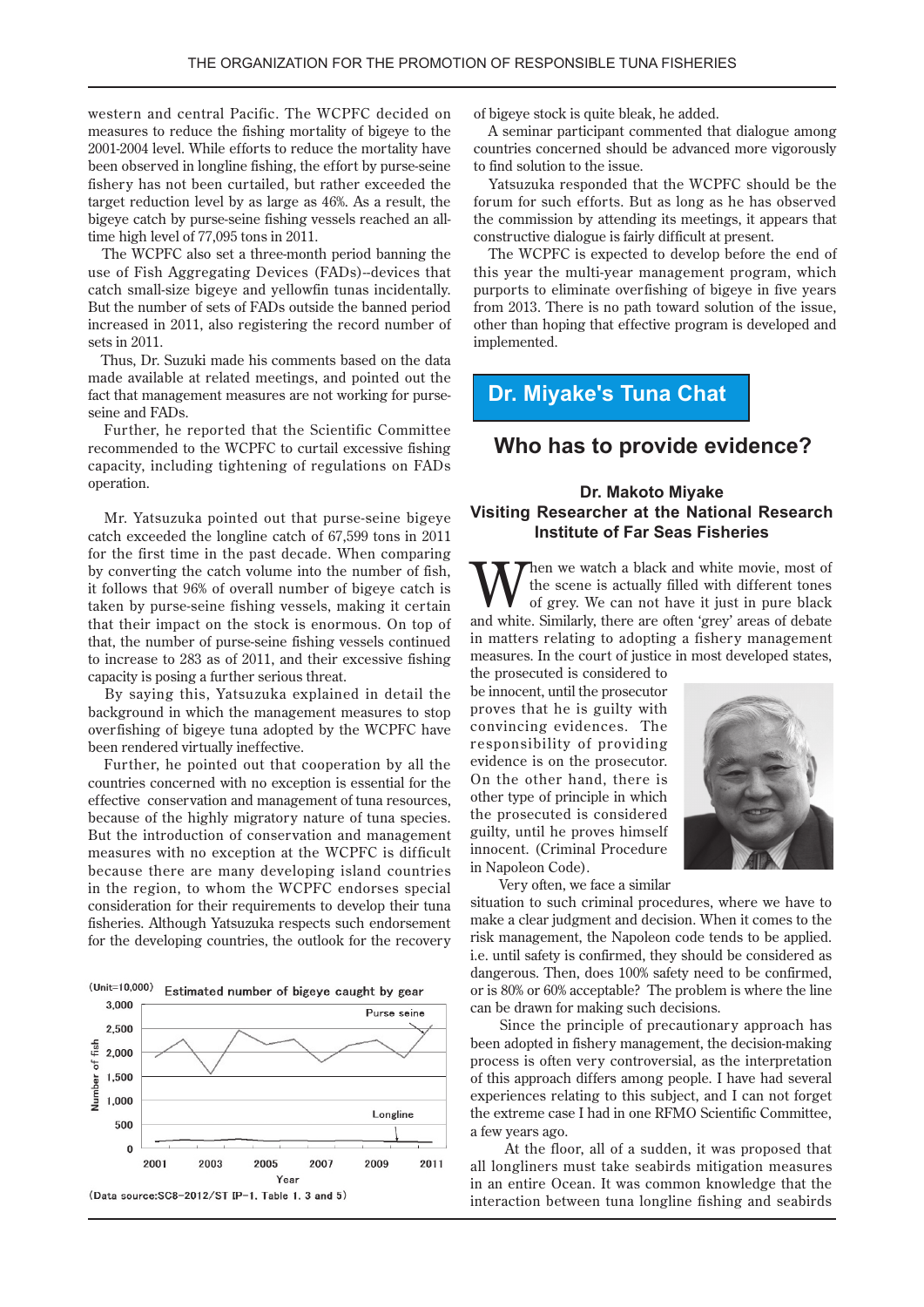occur mostly in high latitude areas. So I argued that there was no reason to expand such measures to the entire ocean, where no seabirds by-catch occurs. The group who proposed this measure insisted that there had been no report showing there is no by-catch occurred in past in the low latitude areas and hence the mitigation measures have to be applied to all the areas. I further argued that a sudden introduction of such measures would require a great cost and sacrifice in labor for fishers: without any evidence to show such interaction exists, we cannot convince fishers to accept such decision, particularly since the fishers know through experience that they would not by-catch seabirds in most of their fishing grounds. Unfortunately, the majority agreed that until evidence is given that seabirds are not captured by the longline in the tropical waters, they should take precautionary mitigation measures.

At the Commission meeting, however, this extreme recommendation was not adopted and in a couple of years, Japanese scientists gathered enough information to prove that there has been no seabird by-catch in the area under question. This is an example of a twisted application of the precautionary approach for the managements. Currently, so-called hot spots (by-catch area) have been identified and mitigation measures are introduced only to those areas.

In future, such an unexpected sudden attack to the fisheries might increase. The problem is whether the fishers have to prove all the time that they are innocent in all these problems, or such a proposal should come on the basis that fishers are guilty. The difficulty is that suspicions can be raised very easily, often based on rumor, whilst proving evidence for innocence is very difficult, even more than proving evidence for guilty. The precautionary approach should not be applied only on a baseless suspicion but instead, should be through a risk analysis based on certain evidences of guilty and/or innocent. Furthermore, even with the risk analyses, 100% probability of either side would be very rare. Therefore the decision should not be made on 100% probability but on a certain acceptable limit in the probability of risk. Besides, we should remember that those measures can be always re-analyzed and changed depending on the new situation and/or evidences.

### **Ziro's Critical Eye**

## **Bluefin tuna raised by aquaculture survive at sea Dr. Ziro Suzuki, Tuna Biologist**

 $\prod_{\text{rule} \text{1}}$  and  $\prod_{\text{rule} \text{1}}$  and  $\prod_{\text{rule} \text{1}}$  and  $\prod_{\text{rule} \text{1}}$  and  $\prod_{\text{rule} \text{1}}$  and  $\prod_{\text{rule} \text{1}}$  and  $\prod_{\text{rule} \text{1}}$  and  $\prod_{\text{rule} \text{1}}$  and  $\prod_{\text{rule} \text{1}}$  and  $\prod_{\text{rule} \text{1}}$  and  $\prod_{\text{rule} \text{1}}$  and In 2002, Kinki University succeeded to culture bluefin tuna for the first time in the world. Last October it into the sea off Japan's Wakayama Prefecture. The juveniles are third generation tuna raised from the eggs in a pen. So, they have no relationship whatsoever with wild fish.

Each fish was marked with a tag. Among them, a special tag for recording the water temperature, depth, migration route etc. was attached to 11 fish. Reportedly, 8 among the



total 1,862 fish tagged were captured 30-45 days after their release. However, no special tag was recovered. Still, the results at least prove that bluefin tuna raised by artificial means can survive at sea.

From the viewpoint of a scientist, it seems that a new stage of bluefin tuna

aquaculture has started. Namely, in the near future a quaculture may become a useful means to recover a stock which is overfished. There are still many problems to be solved including the impact on biodiversity, genes, etc. caused by the release of cultured fish into the sea, but I hope the study makes good progress to realize aquaculture's usefulness soon.

### **Editorial**

#### **Record price has no relationship to bluefin tuna conservation**

The record price of USD1.76 million paid for one 222<br>kilo Pacific bluefin tuna during the New Year's first<br>auction at Tsukiji fish market in Tokyo has captured<br>the worldle attention. However, the price paid for this kilo Pacific bluefin tuna during the New Year's first auction at Tsukiji fish market in Tokyo has captured the world's attention. However, the price paid for this single tuna has no relationship whatsoever to the market price for bluefin tuna in Japan or the current biological status of bluefin tuna resources.

The first auction of the year at Tsukiji fish market, the largest in the world, brings higher bidding as a traditional business ceremony in the fisheries industry circle to celebrate the New Year. In our view, however, such record price this year was brought about by a sense of national pride by the winning Japanese bidder who is the owner of a Japanese restaurant chain. The competing bidder is the owner of a Hong Kong sushi restaurant chain. Reportedly, once the bidding, which started at a much lower level, began to exceed each other's expectations, neither could give up easily. Thus, the hard bidding occurred. Our view may be confirmed by a statement of the winning Japanese owner of the restaurant chain who provided the tuna sushi at a regular cheap price saying, "The tuna was harvested off the Japanese coast. One piece for each one guest so that many Japanese people can share the happiness".

Fish is a major food for the Japanese people and tuna is one of the popular fish because it is historically consumed as traditional sushi and sashimi cuisine. Naturally, the Japanese people want the sustainable use of tuna resources and therefore support their conservation and management by regional tuna fisheries management organizations established for all the oceans because of the highly migratory nature of tunas.